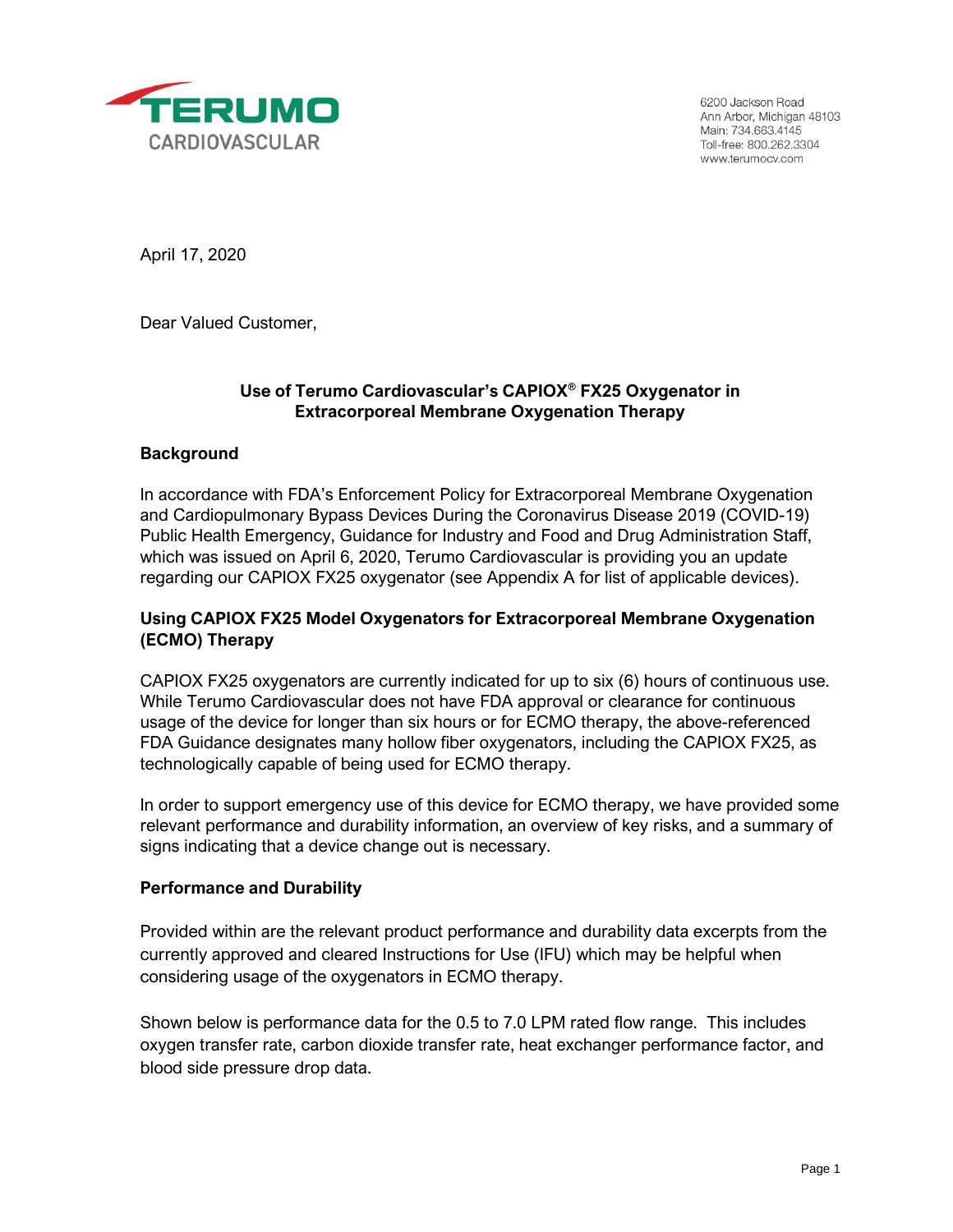

Durability of the device (integrity of the blood and water pathways tested to 1.5 times the rated pressure) as well as the above performance characteristics are stable over the 6-hour indicated use period when adequate heparinization (anticoagulation) is achieved.

## **Risks Associated with Using a CAPIOX FX25 Oxygenator in ECMO Therapy**

The microporous hollow fiber membrane oxygenator will require more frequent change-out during an ECMO procedure than a polymethylpentene (PMP) oxygenator found in a traditional ECMO circuit design.

Potential risks, which are well known to clinicians utilizing these devices, are associated with the replacement process of an underperforming oxygenator. The potential risks to patients during oxygenator change outs are influenced by the skill of the clinician, the stability of the patient at the time oxygenator replacement is required, and the design of the ECMO circuit. A brief interruption in metabolic support may be required to facilitate change out.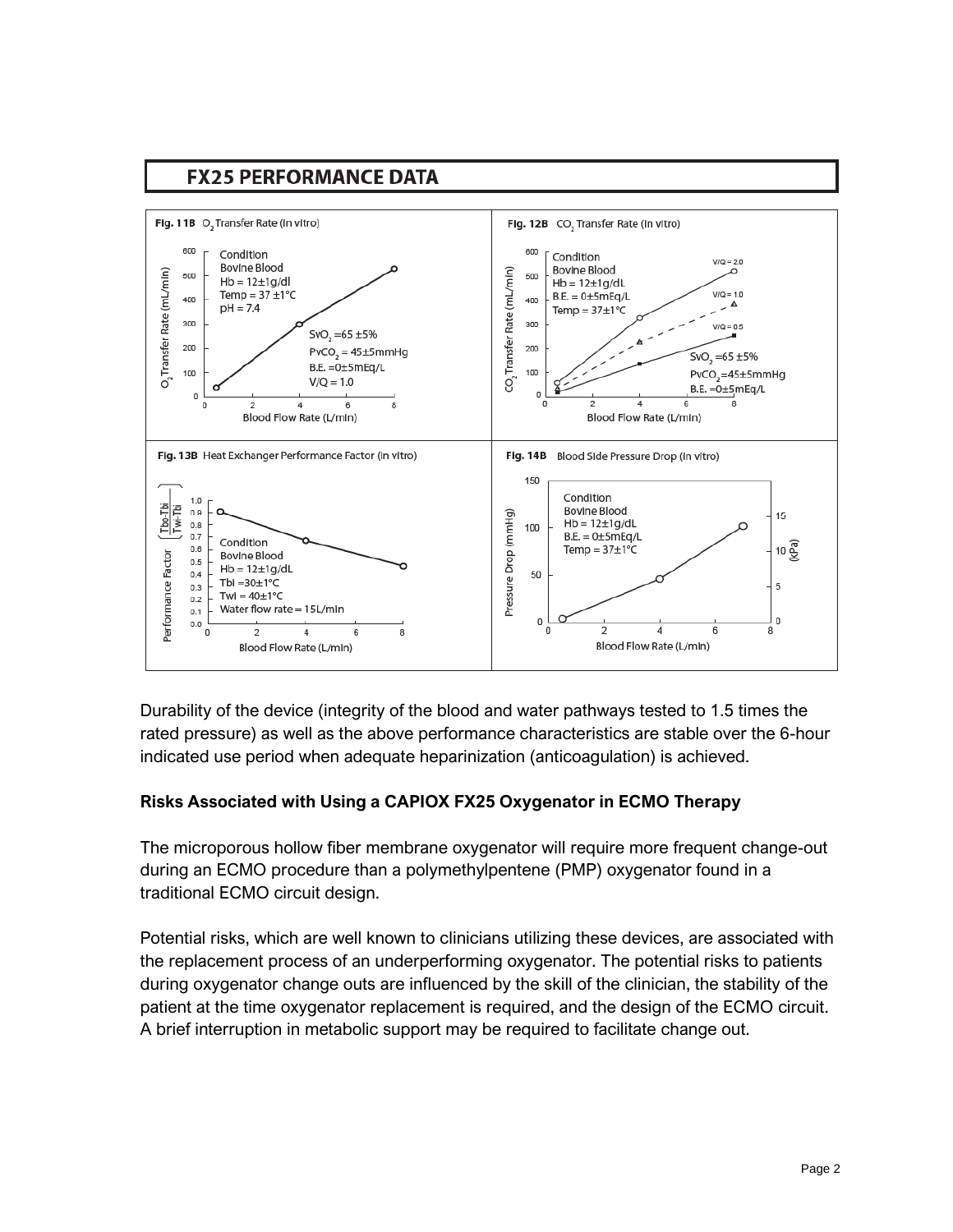Hypoperfusion, hypoxemia, further metabolic compromise, blood loss, air embolism, and infection are potential risks associated with oxygenator change-out. ECMO teams are trained on how to handle oxygenator changeout situations.

Additional risks include the increase of stress on the tubing connections and the stability of the device should the patient be moved or transported while on ECMO. In order to ensure stability of the tubing connections and the overall device, ensure that all connections are securely tie banded and the oxygenator holder is securely attached to the ECMO cart throughout use.

# **Signs Indicating a Device Change Out May Be Needed**

Use beyond six hours may result in some changes to performance and physical characteristics of the device. This may be due to the increased likelihood for plasma to penetrate the oxygenator membrane's microporous surface or for formed elements to deposit on the oxygenator module.

With prolonged use (>6 hrs.) the following performance factors may be impacted:

- Blood gas  $CO<sub>2</sub>$  levels continually increasing despite increasing sweep gas rates from the gas blender.
- Arterial  $pO<sub>2</sub>$  blood gas values decreasing despite clinician intervention of increasing  $FiO<sub>2</sub>$  values to 100% on the gas blender.
- System pressure changes. There is a trend of increasing oxygenator inlet pressure values due to formed components of the blood coating the hollow fiber, effectively reducing the blood flow pathway through the oxygenator. Depending upon the arterial pump method utilized the effects of blockage will be different.
	- − The centrifugal pump will experience an increasing need for higher RPM to maintain a prescribed blood flow eventually resulting in the loss of pump flow support altogether.
	- − The roller pump will continue to pump against the increasing resistance until the weakest part of the ECMO system separates to relieve the area of high pressure.
- Plasma leak associated with diminishing gas exchange performance as demonstrated by blood gas values.
- Loss of integrity within the blood, water, or gas pathways as evidenced by fluid leaking from the oxygenator module.
- Changes in arterial or venous oxygen saturation values independent of changes in blood flow rate, oxygen carrying capacity, systemic vascular resistance changes, level of consciousness, or metabolic demand.

In an extended use situation, the user should monitor performance closely. If gas transfer, pressure drop, or flow performance is impacted in a manner that cannot meet the needs of the patient or the user's performance expectations, oxygenator replacement should be considered.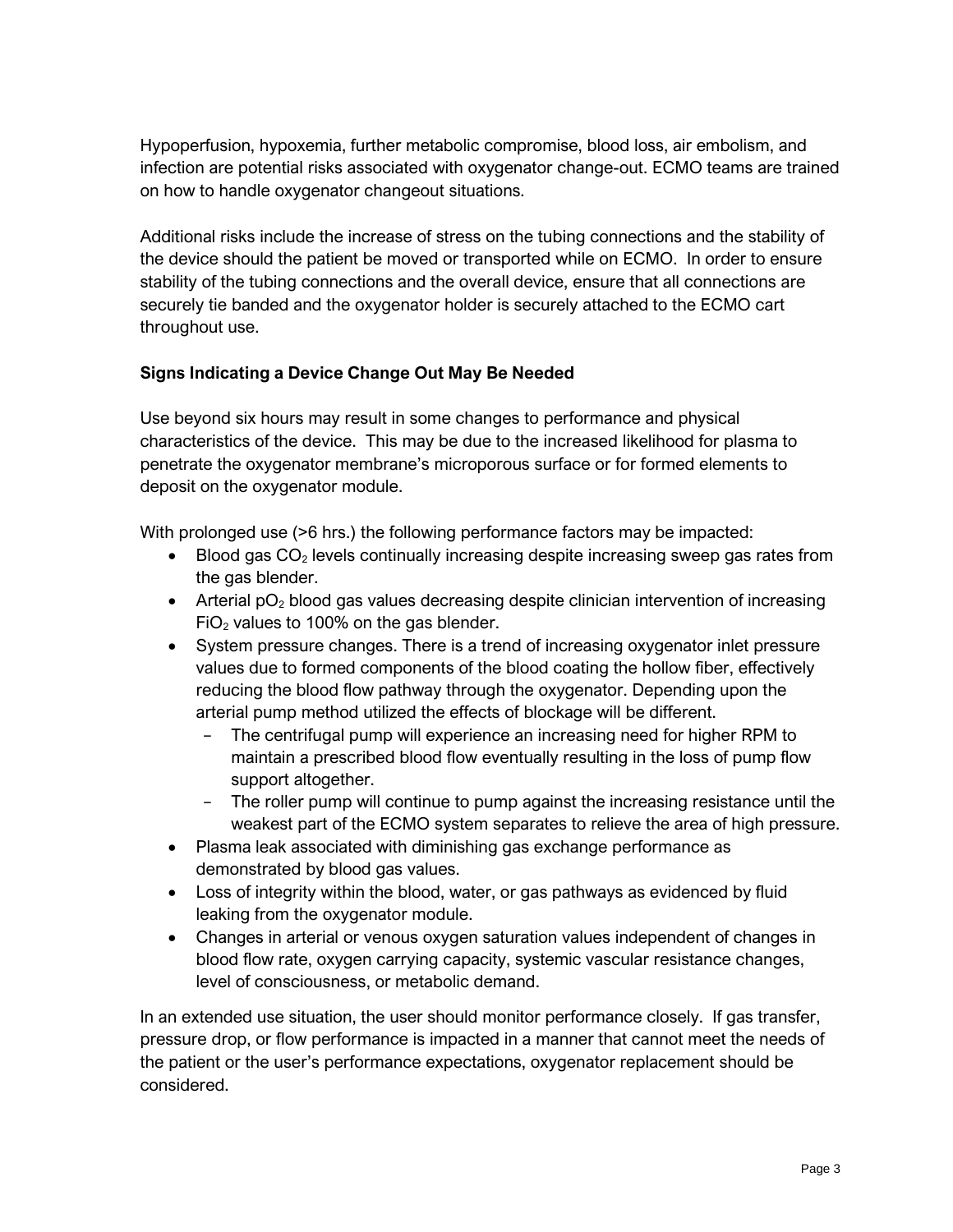In the event of plasma leakage (fluid/foam exiting the gas outlet port/vents), gas transfer functionality should be evaluated. If gas transfer is impacted in a manner that cannot meet the needs of the patient or the user's performance expectations, oxygenator replacement should be considered.

At all times, the oxygenator gas outlet port should be scavenged to a suction source, at a flow rate greater than the supplied gas flow, to protect the care team from the possibility of aerosolization of the COVID-19 virus should a plasma leak occur.

### **Device Change Out Instructions**

**Device change out instructions for the CAPIOX FX25 oxygenator are identical to what is listed in the product's Instructions for Use (IFU). As always, the change out procedure will be customized depending upon tubing circuit design and personal preference of the care team. Please maintain awareness of the important safety reminders:**

### **CAUTIONS**

**• After replacement, open recirculation and purge line for debubbling.** 

- **Band and secure all connections in the circuit.**
- **Close recirculation and purge line prior to reinitiating cardiopulmonary bypass.**
- **While administering drugs within ECMO therapy, monitor the performance of the oxygenator closely, as performance of the oxygenator can be adversely affected.**
- **The method of monitoring blood / patient temperature should be conducted per the hospital protocol.**

If you have questions or would like to place an order for CAPIOX FX25 oxygenators, please contact:

Terumo Cardiovascular Customer Service at **800.521.2818.** Customer Service Hours: Monday – Friday 8 a.m. – 6 p.m. ET

Terumo Cardiovascular Technical Support at **800.441.3220** 24-hour hot line